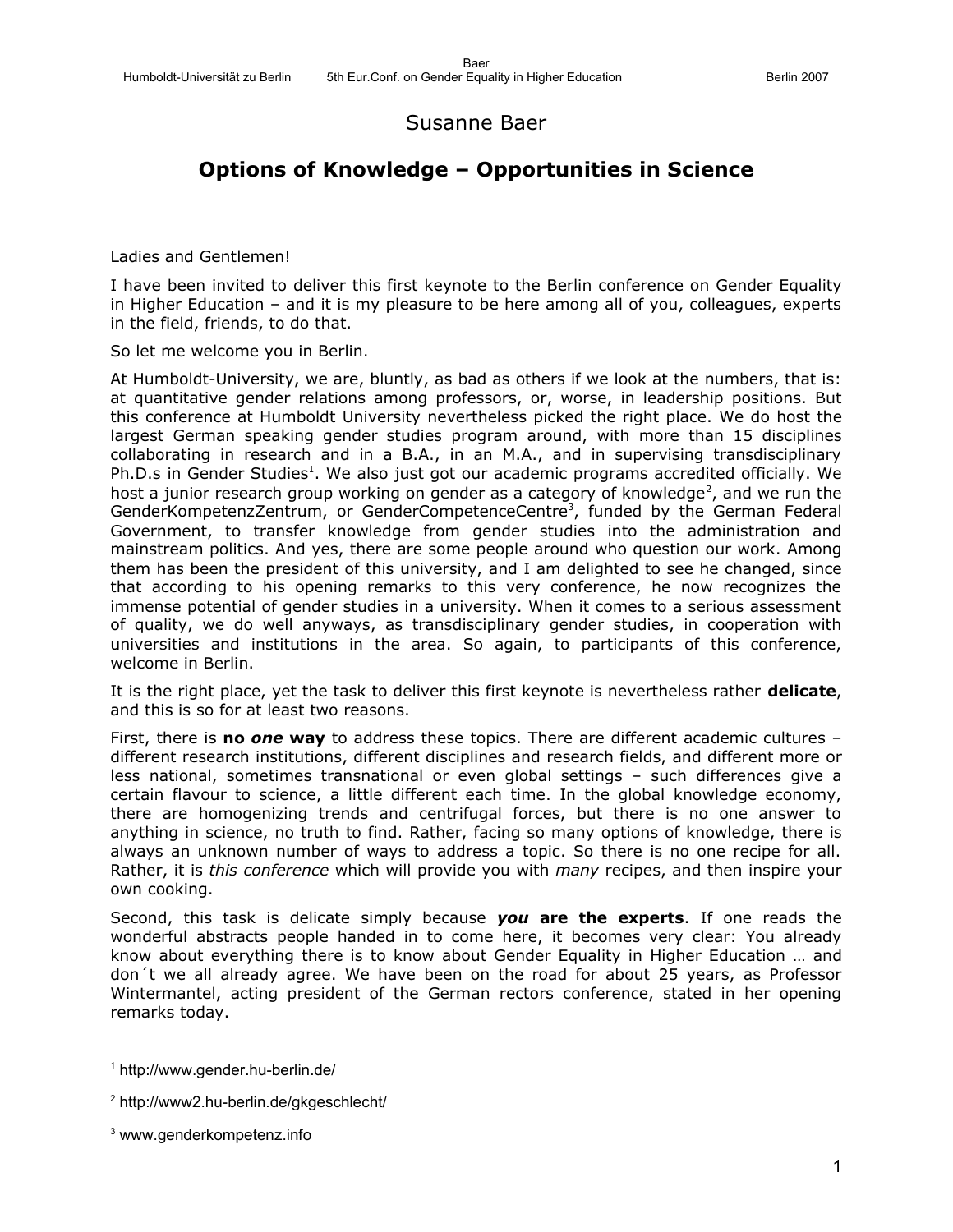For a long time, we have talked about women, and for a little shorter while, about gender in science, and a little bit yet also about men. But we seem to agree on two big points.

- There is an obvious problem regarding **numbers,** or, as Ms Hadulla-Kuhlmann from the German Federal Ministry of Research pointed out today: there is clear language, since there is no plausible explanation as to why there are so many men with similar biographies in science, and so many women who do not make it into these jobs, so little diversity.
- There is a less obvious, but by now quite well documented problem regarding **content,** or knowledge itself, since there is ample proof that the disciplines developed and some still work with utter disregard of gender as part of what they are doing. Science simply missed and still misses a lot in living with that limitation, politely called a *blind spot*.

In addition, we agree not only on that, but we do agree with many people in the world of science.

There is significant o**fficial political will** around gender equality in higher education: National Research Councils call equality one of their goals, the EU, the US, the Swiss, the Australian and other national agencies support programs to further equality, the German excellence competition among universities declared gender equality a criteria, most politicians who administer science endorse sex or gender equality, last not least to guarantee for qualified "human resources" in the future, in the wake of global competition and demographic changes.

So where is the problem? Tons of best practices, evaluation and monitoring, assessment and comparative analysis, lots of official rhetoric –why then, did you come here, and not really to celebrate success, but to again discuss efforts towards equality, and face the challenges ahead? It seems we have a long way to go, as Liisa Husu said in her welcoming remarks.

Do we really all agree? I think that we do not agree sufficiently on some things yet, which are crucial. In particular, I see is the need to address quality in science, seriously, applying it to mainstream work as well as to gender studies. And we need to be very clear when it comes to the standards. This is why I take this opportunity to focus on just that: **quality**. In the world of knowledge we live in – the knowledge society, the knowledge economy even, after the technological revolution, globalized, fast, and diverse -, we need to **revisit quality**. It is quality which governs science, inspires excellence, is the criteria in competition. Sometimes, such quality is called innovation, as in OECD assessments of national growth potential. Sometimes, scientific equality is labelled excellence, as in national competition games and in many processes of massive organizational change in universities and research institutions. But overall, quality is the norm by which we are governed, the norm we also believe in, and it is quality we want. And: It is not clear what "quality" is, today. So let me raise **six points** on the matter.

## **1. Quality between myth and norm**

First, quality is a myth, but it is also the powerful leading norm we adhere to in higher education, in science.

Depending on the disciplinary culture you live in, you may accept that people measure the quality of your work, most likely in the natural sciences, or you may reject any attempt to measure your scientific efforts as fuzzy at best, most likely in the humanities.

But overall, there is a strong belief that "quality really counts".

All attempts to document the role of context, of institutional and social factors, of politics, simply, do somehow vaporize when it comes to the foundational myth that after all, it is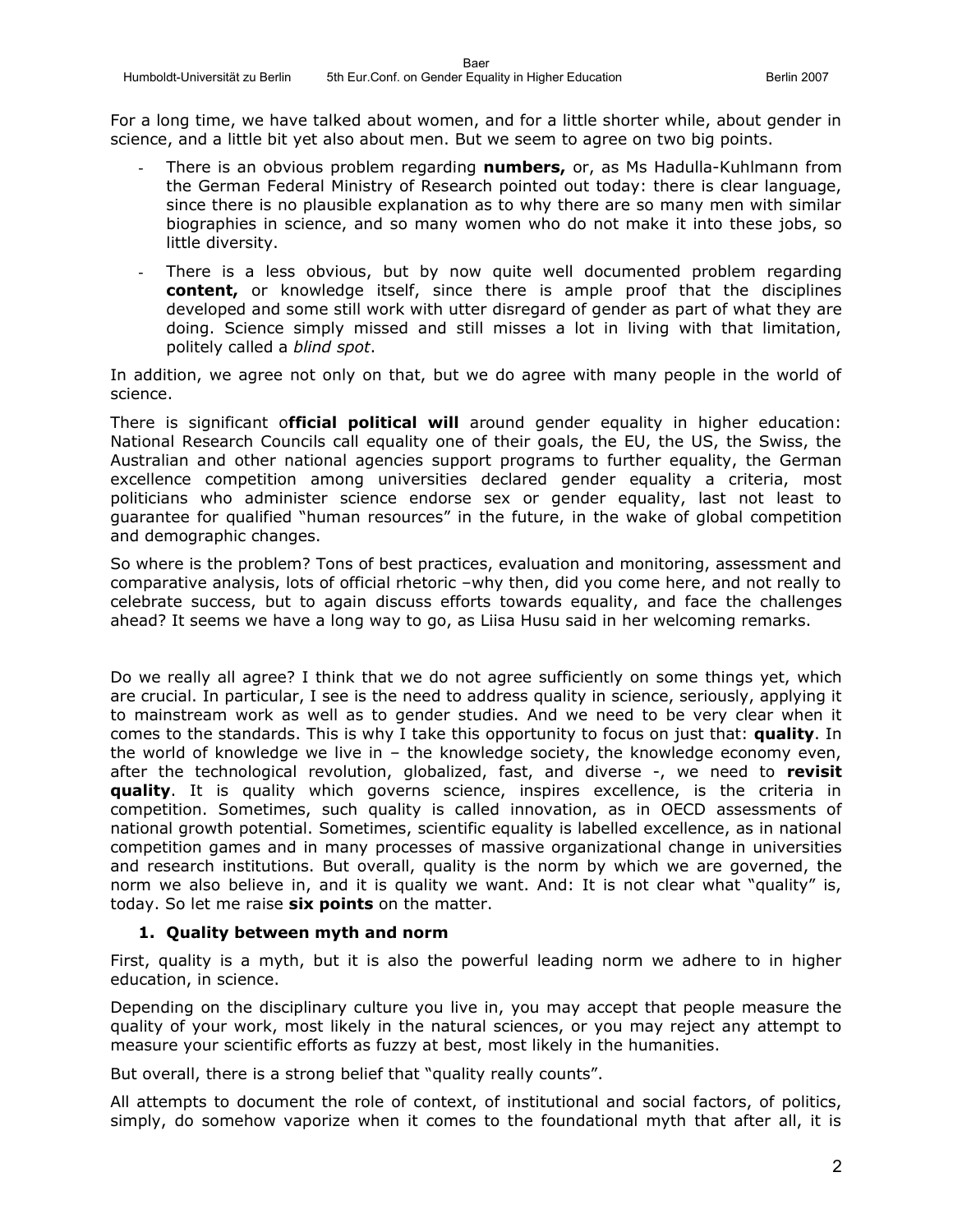quality which reigns in science. An interesting case of cognitive resistance. Yes, everyone will admit that there are politics, too. But when it comes to one´s own decision about the next faculty member, about the next grant, about the next review**, it is quality, after all**. And after all, it is quality which brought oneself in a position.

Therefore, an attack on the quality regimes in science tends to also reveal the privileges and the politics one may not want to see out in the open. I at least have not seen a researcher say in public that he is a quota man, as some women have said that they are quota women, meaning they got their position not because of objective quality assessment, but because of affirmatice action policies. Maybe this is because the men´s quota is so large, but maybe it is also because we want to keep the myth: that quality counts.

#### **2. Quality and Equality**

Second, for most researchers, quality is not only fundamentally a good thing, and they believe it works, but equality is rather different, and for science, seen by many as a bad idea.

Particularly in science, equality is not sexy, not a winnner, no fun to pursue it. IT is not seen as intrinsic to the field. This is why in the world of science, men and often, successful women, tend to react funny when you really call for more equality – suddenly, they turn impatient, angry, even aggressive, they take "it" personal, they do not want to be bothered with "such affairs".

Such adverse reactions rest on solid cultural ground. Deep down, and buried in Western philosophy, **liberty**, and thus: academic freedom, and **equality**, and thus: calls for fairness, do actually collide rather than coexist and foster each other. Liberty is framed as an individual good, related to rational autonomy, while equality is construed as the site of the social, limiting personal freedom. Therefore, to most scientists, a call for equality is a disturbing call, external to their cause, has nothing to do with their work, is not about academic performance. Equality, then, is the business of women´s officers. Or that of those women in gender studies, often confused with the former. Or an administrative task. Or an outdated call, back from the 80s.

If we want to harmonize quality and equality, we need to change this. We need to argue that **equality fosters academic freedom**, because excellence can only develop under conditions of fairness. Equality, then, is an intrinsic factor of quality in science. I hear this call already, at times. But we need to hear it more often, and support it with data, too. Most importantly, we need to be clear about what we mean when we say "quality", then.

## **3. Problems with Quality**

Third, quality standards are changing, but both traditional and new standards are biased in several ways.

Traditional standards of quality have not only been inconsistently applied, but are inherently biased. In short, the truth regime has been built on very specific assumptions of a universal mind, of a genius, applying specific kinds of othering, of exclusion. The traditional culture of science is heavily influenced by all kinds of forces, including religions, okzidentalism and colonialism, and, last not least, normative constructions of gender. It is the culture of the disembodied scientist, in a lab or in a library. This scientist leaves the body and emotions at the door. And since bodies and emotions have been coded female, women stay out of it, too, as researchers. More precisely, this scientist also has no needs, since a private life takes care of those, has no vulnerability, is white and entertains particular civilized habits. Thus, all others stay out of research, too. Science, then, is the activity of affluent and able-bodied, white and Western rational being, coded as male. And since science requires this scientist to not acknowlegde such limitation, to not have research be "disturbed" or "tainted" by such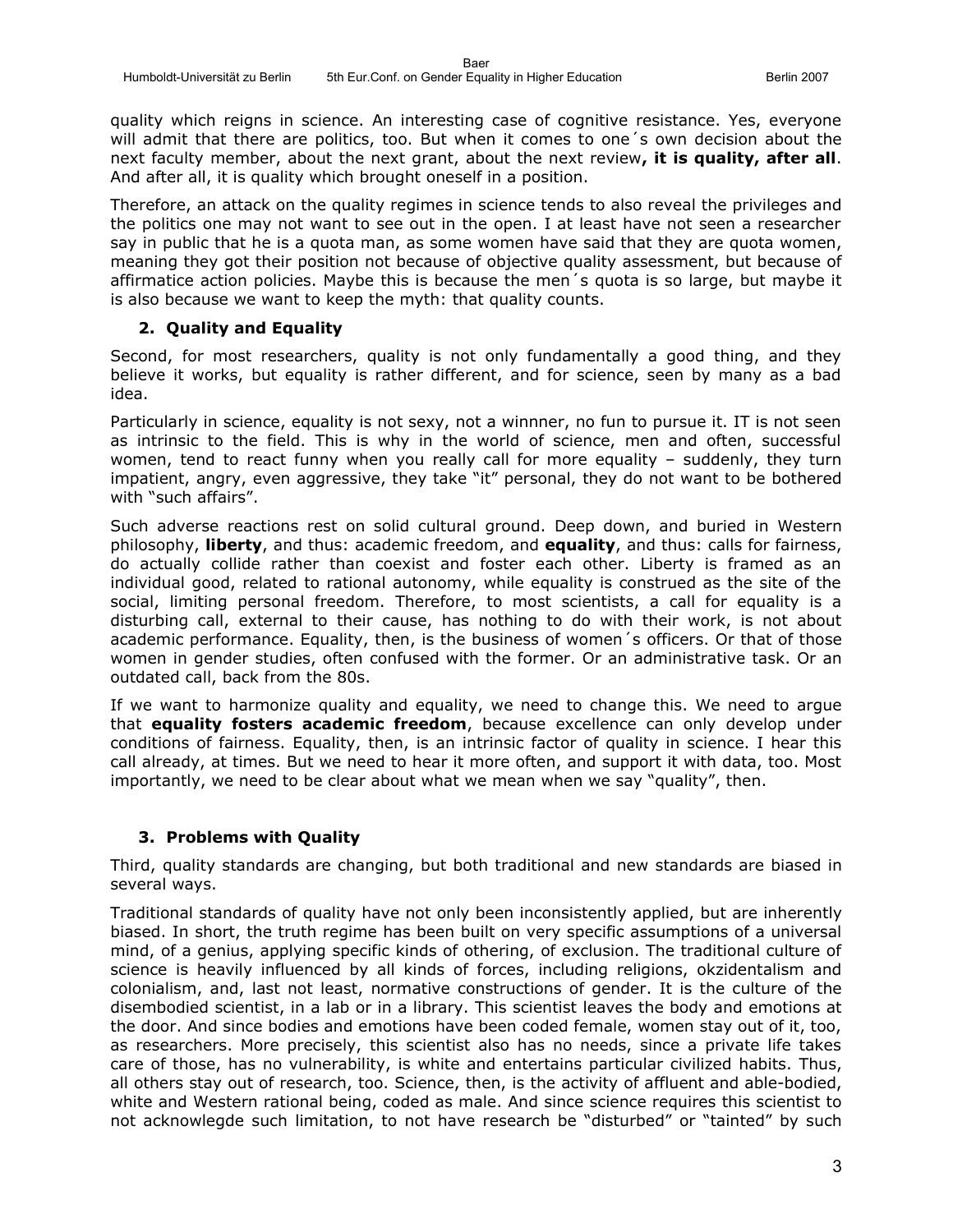other, thus irrational aspects, research focuses on "purely" disciplinary, or "precise" work and "clearly" relevant topics. Again, gender is other, irrational, subjective, not relevant. Absent a recognition of body and emotions, of location, relationships and needs, it is a specific myth of Western middle-class able-bodied heterosexual masculinity which came to count. Deep down in the cultural sediments of this knowledge universe, quality has been coded as such.

But as I said: Quality standards are changing. There is an intense debate around new standards of scientific quality. In the context of the knowledge economy, in which knowledge becomes subject to measurement, such attempts to measure performance are sometimes rejected. I am afraid such rejection often serves to maintain privilege rather than save academic freedom. What is more relevant to my point is that even today, quality standards tend to be biased.

- In some cases, and particularly in the knowledge economy, research is excellent if a **product** based on it is marketable. This is particularly true for engineering, natural sciences and medicine. However, as long as traditional marketing as well as traditional medicine take a a paradigmatic male heterosexual middle-class Western customer and a paradigmatic white middle-aged male patient into account, such criteria support inequality.
- In other cases, research is excellent if **many colleagues** take explicit note of it. This is what bibliometric performance often tells you. As long as studies show that work beyond the mainstream and work by women is not referred to explicitly, but rather rephrased, and that women serve as illustrating rather than foundational, this is one of the mechanisms which fosters inequality.
- In yet other cases, research is excellent if **a selected few** consider it as such. This is peer review in funding, peer review in publishing, and peer selection in hiring. As long as women and other others are not part of the selected few in positions of power, as long as people carry unconscious bias along, as long as admission procedures are not thoroughly blinded, and as long as people tend to favor similarity to themselves over difference generally, this is yet another mechanism which fosters inequality.

#### 4. **Current Uses of Quality: Objectivity and Blind Spots**

Fourth, quality is an ambivalent standard, from a gender equality perspective. There are at least two distinct strategies in which it is precisely **quality which blocks equality**, a repercussion of the historical normative stance.

The first strategy may be called **the objectivity-strategy**. There, quality is the argument used by the science establishment to preserve sex inequality regarding numbers. "Equality is political – and should not interfere with objective and neutral science". Or: "It is not important who does research or teaches – the output counts". Such arguments are employed to reject measuring quality per se. Again, I am afraid this defends privilege rather than saves freedom. Such is the case with many references to **academic freedom,** directed against the economisation of the academy. After all, we intellectuals are deeply sceptical when market rhetoric enters our world. The economisation of the academy, the privatization of research, the output-pressure – such innovation hinders creativity, it is said. We do not want to be a market. Rather, we emphasize the special nature of ideas, imply the image of the inspired mind, of thinkers, sometimes even poets. And in that ancient world, there is nothing to be measured, and there are few formal rules. At the same time, it is rather obvious that knowledge needs resources, thus is a market, and that there are many rules, however obscured. There has always been a market dynamic with competition as a driving academic force. The fight against "economisation" today is either a fight against inapplicable rules, and then rightly so. Or it is, and more often, it is rather obviously a defence of privilege.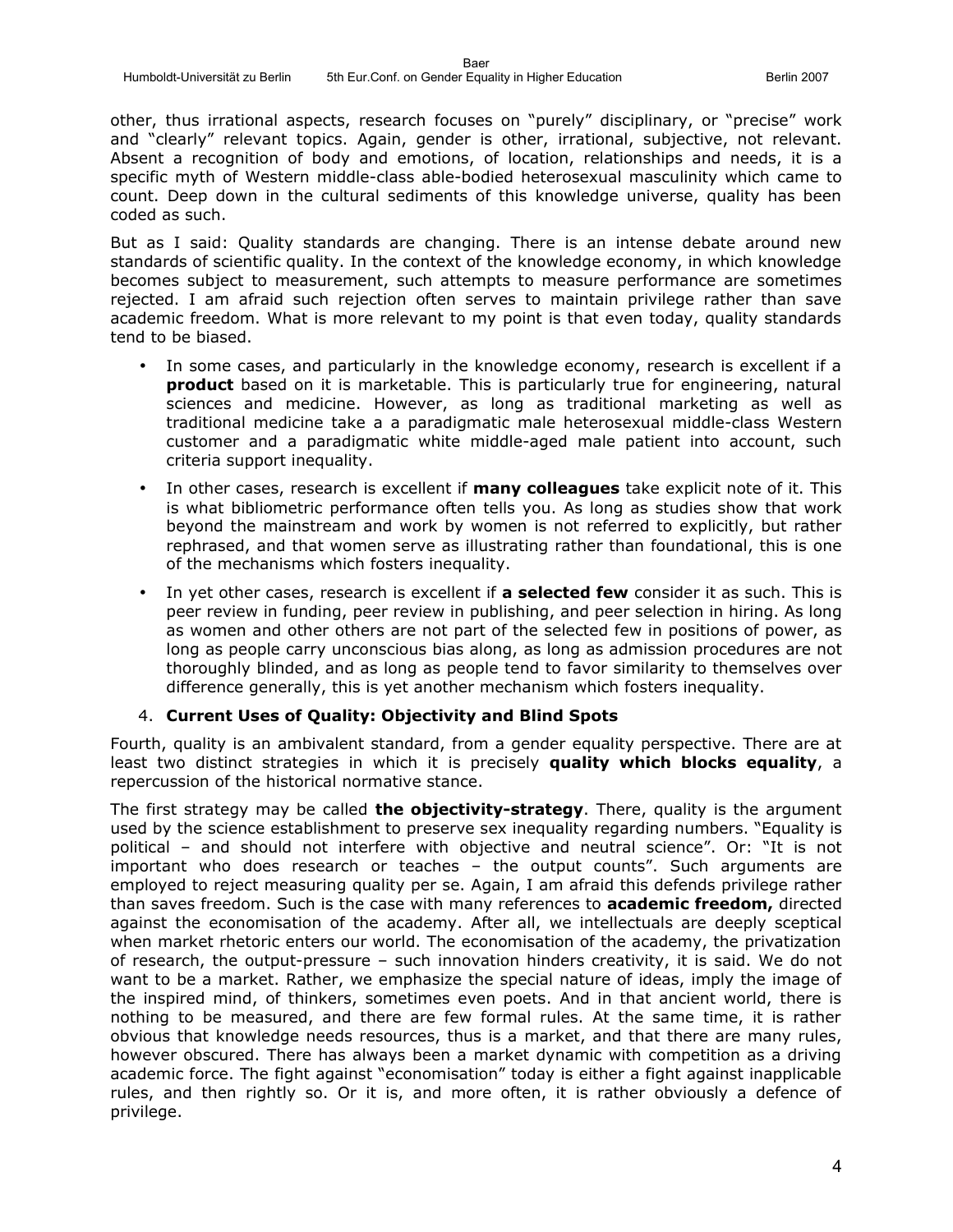It then resembles the **chorus of anti-Bologna-songs**. If performance is measured, reputation may suffer. If income is output related, some may put out more than the old boys, and they may not like this. Just as in the Bologna case: if I have to define what students will take home from class, I will need to rethink what I give them, and I may have to change things, and many don´t like that. So the routines and privileges which come with academic freedom traditional style may end the minute the academy applies some rules, including the rule of fairness and transparency. If performance is measured fairly, specific men do not fare better by default. If teaching is valued, some women may fare better in the academy, but be sure that if good teaching is also paid adequately, many men go into teaching, too. And if leadership or excellence are about good performance, things may be a little different from the image many still hold.

The strategy of objectivity – "equality has nothing to do with science" - is also used when researchers **reject a funding criteria** of gender equality in research teams. This is when "purity" and "simply science" enter the room, and women and all other others tend to leave. And I see this strategy at work when some declare that the **disciplines** should be strengthened to ensure the quality of research, for "objective reasons". It is the disciplines which guarantee for canonical exclusion, and which function as reproductive institutions of privilege. A call back to the disciplines may be a call away from exactly those emerging fields in which diversity matters, and counts. And the moment the disciplines come back, women and other *othered* may tend to stay outside.

The second strategy in which quality is used to block equality may be called the **"blind spot" strategy**. It is employed when gender equality is a criteria – success! -, yet usually referring to numbers only. Then, researchers or institutions argue that everything is fine since after all, there are some women there, and women in the field are an issue, and worklife-balance is a goal, too. This is a complicated case indeed, and it has not been the case 25 years ago. It is a rather current phenomenon. Here, we get back to the official political will: everyone wants equality these days.

Put differently: It is my impression that all favour equality as long as it does not mean more than that, like serious change. Gender seems to be o.k. as long as it doesn´t hurt, and it is rejected aggressively as soon as it targets the real issues, and would induce lasting change. Again, this makes things really difficult. It is important to note that when the blind spotstrategy is employed, we do not encounter a paradox. There have been discussions of whether we live in that paradox of success and immobility, but I believe it is none. Rather, we do encounter an interesting effect of our fights for equality: We have come a long way, know a lot, and everyone has learned from us. We do, as Peter Strohschneider, president of the German Science Council, said earlier this year, now face the "lateral effects of our success": we made it on the level of rhetoric, but things tend to stay just there. Some (meaning few) women in science are a nice idea ("nice" indeed), but the more than that – really …

#### **Under the veil of nice rhetorics, bias prevails.**

And indeed, we definitely do see better rhetorics. Yet we also see outright aggression, as some studies presented at this conference aptly document. You may say this is the usual story, that's how it goes. But I think we need to understand that nice rhetorics are the reaction to equality demands *of a specific kind*, while aggression is the reaction to *other demands*, demands for equality with quality.

- Today, if you want some extra funding for mentoring, or some money for junior women, or a little centre of gender and equality in your institution, you may get it. And you will have the rhetorics in place.
- But if you want mentoring *and* money for junior members of scientific minorities, including women, *and* an equality office and a gender studies unit, and gender in all curricula and as part of required research questions, and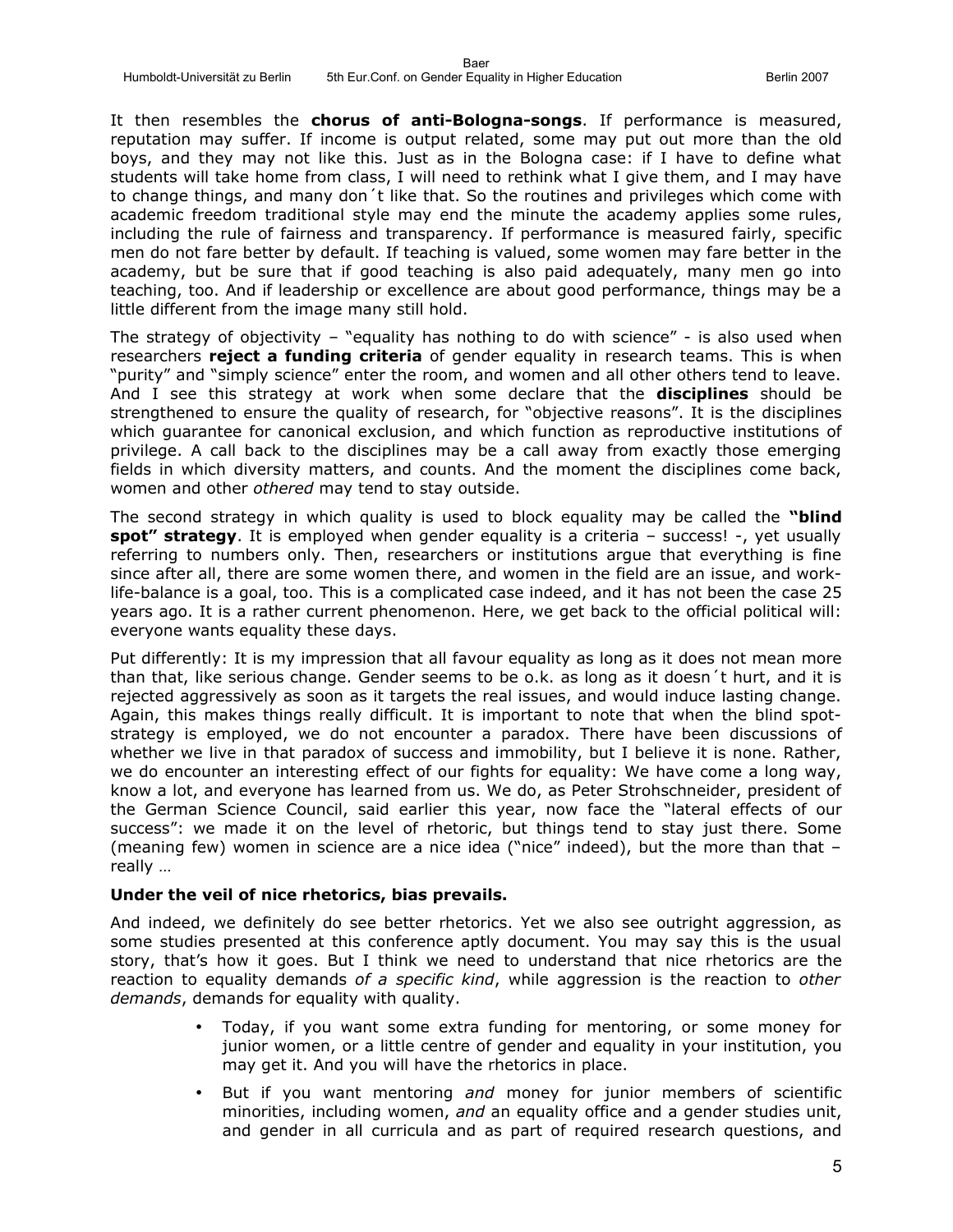transparent and accessible funding schemes and performance evaluation and men and women represented on all levels of the institution and and and … you face a fight. Or, as President Wintermantel said: you confront the unbearable conditions at universities today.

The pro-equality rhetoric is a reaction to a specific kind of demand, and it waters down any more radical calls for real change. **It is rhetorical progress in the face of factual immobility.** One lateral effect of success is to loose a radical grip on the issues. So why not take some radicalism back on the agenda, and really follow the term: grab the problem at the root, the radix.

The quest for serious quality standards, as a quest for fairness is, I believe, more than having some junior women, a small institution and interesting books out. Calling for quality means to address the utter inequalities which still pervade academic life.

#### **5. The Meaning of Quality today**

Fifth, then, when we say quality, what do we mean?

Educational profile, scope of issues covered in research, research and teaching activities manifest in publication records, knowledge transfer records or funding records, administrative activities, activities in networking, mobility or lack thereof, etc.? What do you think really counts, as an indicator of quality in research? We need to discuss this. And to be sure, quality is a standard we demand for all of science, including gender studies. This is important to **move beyond the blind spot strategy.** It is very nice to point to blind spots – they are so tiny, and they are so easy to fix. But I think we need to do more.

We need to point out the effect of gender as a category of knowledge which deeply impacts upon how people judge work and what people think are the standards in their field. And we need to address the gender of quality. **If we say gender, we should do gender.** This means not to do work on women as quasi-natural entities, and neither on the heuristic happy couple, women and men. Work on the gendered nature of science reveals the brain's sexism out there, as bipolar heterosexism, men invisible, women othered, and it points to the interwoven racism, classism, ageism and and ableism in the fields.

Quality in science regarding gender – what would that mean?

- It is great that in medicine, the "gender knee" has been "invented" in 2006, and please consider the timing, to fit women´s knees as well as men´s knees, after decades of such surgery. Now some medicince thinks of women, too, great. It does not hurt them, either, quite the contrary. It is a starting point. But it is not excellent, really.
- It also wonderful that economics now start to, in some areas, take account of the private sphere, as a sphere of consumption and production, which has been neglected because the market seemed to happen elsewhere, for a long time. This ideological distinction between the public sphere as male and the private sphere as female pervades economics, political and social sciences, law, history or philosophy. If all these disciplines now start thinking of the private, too, great. It may hurt a bit, since policies really tend to shift then. And it is an indicator of quality, since it is based on systematic considerations of gendered space. But again, it is not all there is.
- Similarly, it is very interesting that there is work on women in history, or work on female figures in religions, or on women in national iconographies. It is an important first step on the way to adequate systematic research, including gender. Yet today, top quality is more than that. To reach that standard, work has to scrutinize the shape and effects of gender as a regime, a sexualized and heterosexual matrix. So if research does that, wonderful.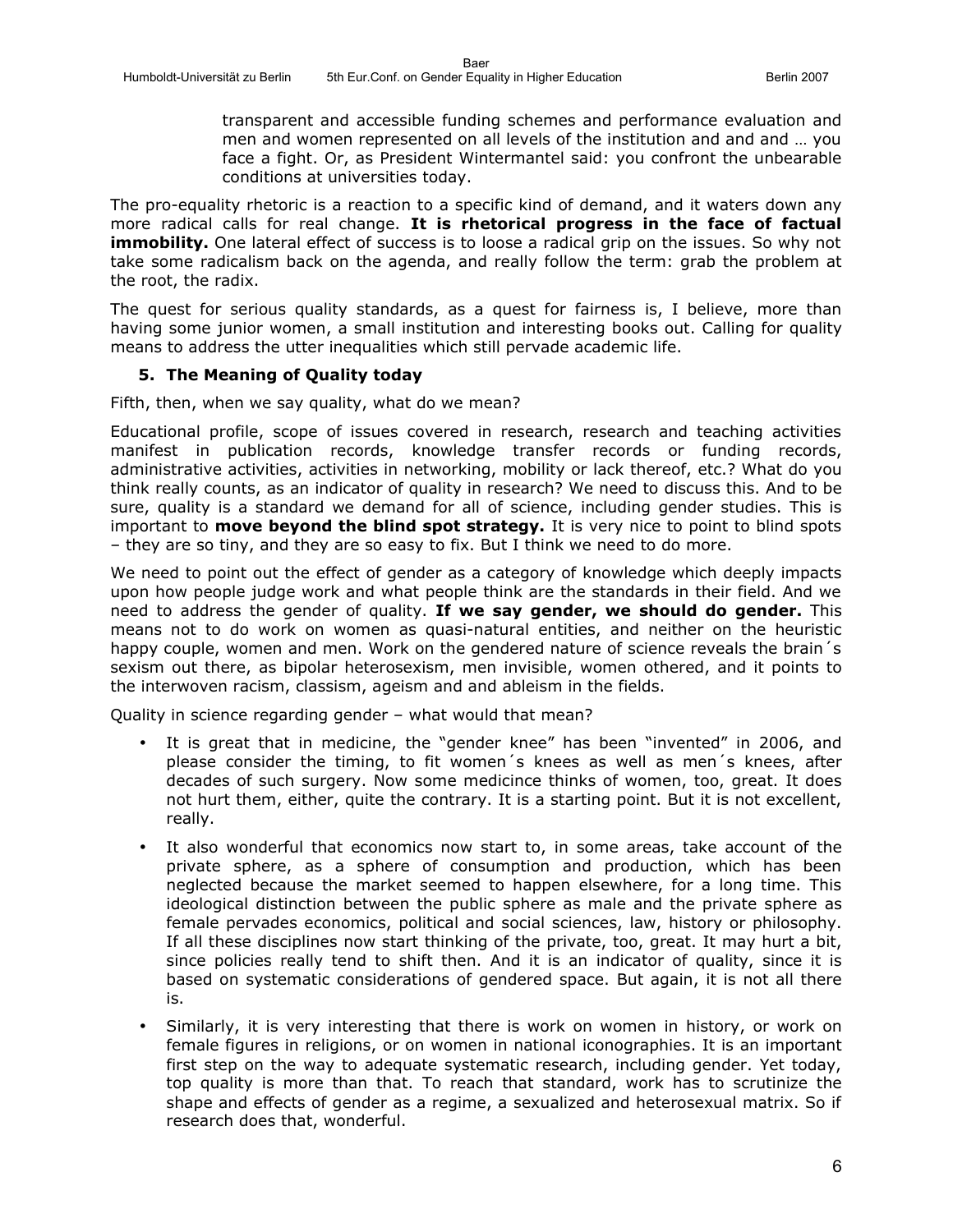Some research is, then, not only good and interesting, but, from the perspective of gender studies, excellent. It systematically considers that gender is really **nothing without** and yet **more than only** about men and women. For example, if gender is taken seriously, studies in engineering reflect upon practices of othering, upon ideas on masculinity and femininity in design, upon gender roles, role ascription and effects of stereotyping in engineering processes or user schemes, and more, I guess. This means to use gender as a category intersecting with ethnicity, class, age, or ability. Here, you may find excellence, based on the quality criteria you use.

So a quality debate is **not only an issue just for them, but for us, too.** researchers need to discuss quality, and leaders as well as responsible administrators, including gender equality officers, need to ensure that this discussion is participatory, transparent, under conditions of fairness. This will be easy in gender studies, since this field fosters a rather deliberative culture, but it will be more difficult to create such discussions in other academic fields. The grand scene which needs a quality debate is, as we all know, the mainstream of science. And there, transparency is key.

## **6. Indicators of Quality**

Sixth, and finally then, when we ask for quality, in all fields and in all decisions which affect science and higher learning, what do we want to see?

We want to see more than a nice reaction to a tiny blind spot, and aggressively negative reactions to anything beyond that. In particular, we want leaders and peers to tackle male bonding, tackle biased images of excellence, tackle the contingency of disciplines if they preserve privilege rather than contribute to the world of knowledge, tackle the outrageously simplistic bias in review, tackle the quality assumptions about "interesting" research topics, tackle the sexism in the hallways, on publication boards, in the meeting rooms, in the offices – tackle the quality procedures and the quality standards.

The issue is, then, in positive terms, **fairness and diversity**, but in necessary negative terms: **discrimination, stigma and bias, stereotype and prejudice**. The issue is not a neutral academic concept, not even a procedural strategy like gender mainstreaming.

Be sure that many people in science react very allergic to this kind of talk. If we argue that women do not all leave science because they want children, and not all leave because their partners do not get a double-career-job, people get really nervous. "Do you want to say that we discriminate against anyone?" "Do you really want to see we have prejudices?" I think, yes, I do. The leaky pipeline, the floor below the glass ceiling, the space for token women – wonderful analytic terms. They capture effects of pervasive sexism, and systemic othering. Have the resistance indicate how on target you are. And let´s be clear: we want quality, for all. Try it out, in case you haven´t yet – and all those who have: talk about it, pursue it,

don´t stop.

- Have people judge recommendations for candidates, coming from a female or coming from a male professor, from someone called Peter White, or from someone called Chantal Makeba.
- Have people judge papers, coming from people with female first names, male first names, or non-gendered first names, or with names which sound East German, or West German, as a recent study documented.
- Have people judge the value of a statement identified as from the woman in the room, or from a man, or from the "Ausländer", or the disabled person, or the "old guy", or someone else not mainstream.